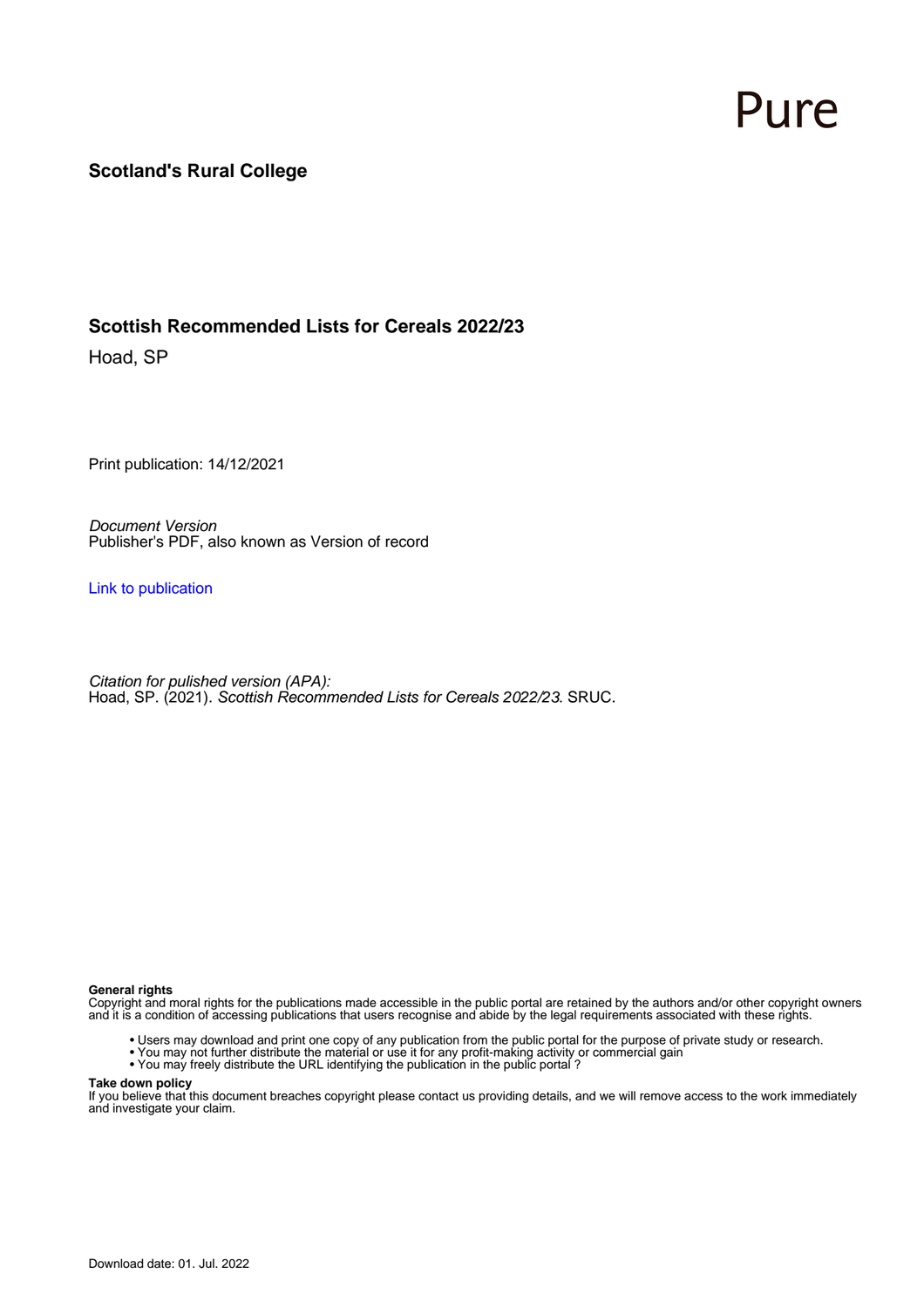

# **Tables**

Data from AHDB Recommended List Trials and Scottish Government funded National List Trials





Version FV1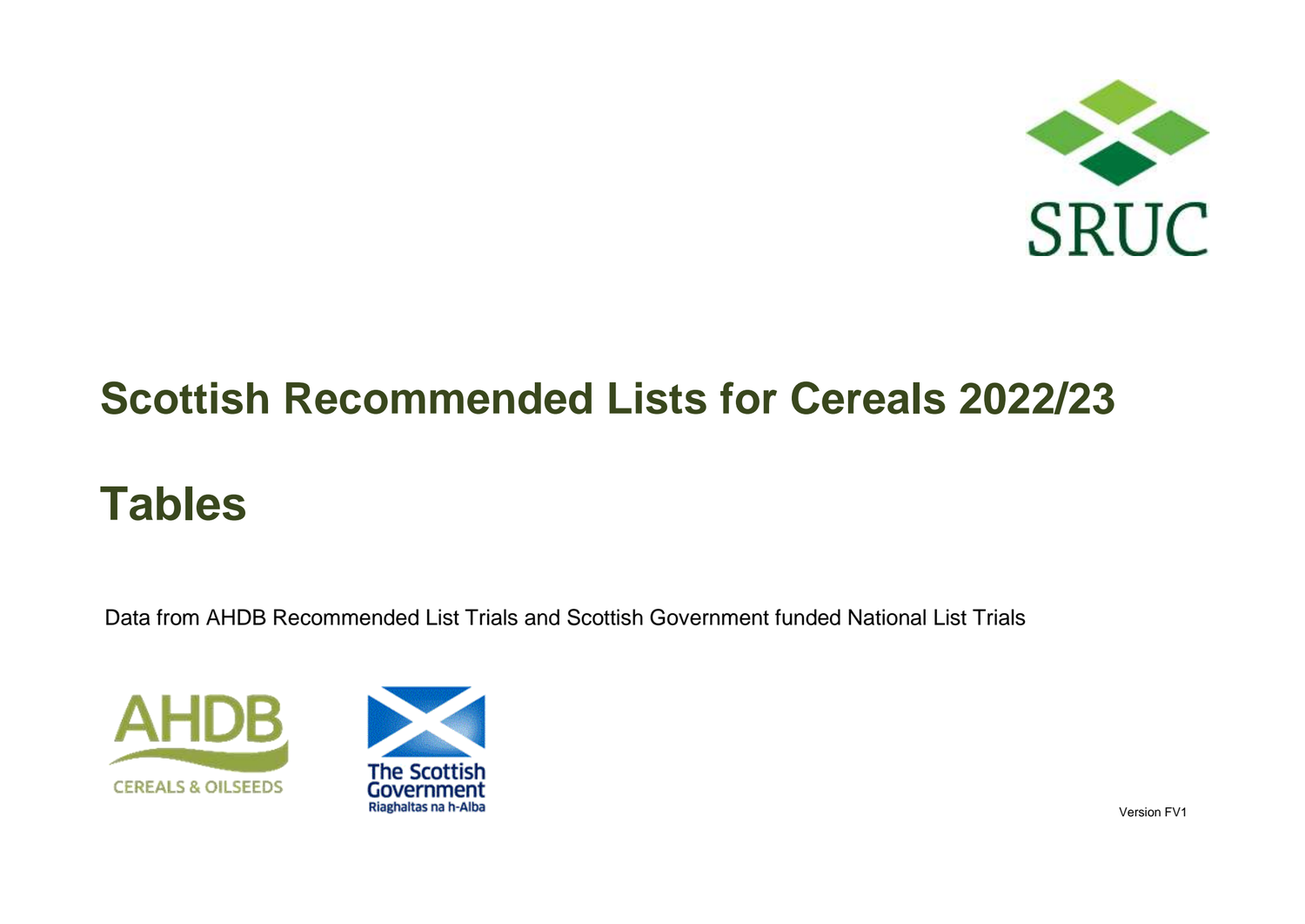|  | <b>Spring barley</b> Grain yield of 100 = 7.8 t/ha |
|--|----------------------------------------------------|
|--|----------------------------------------------------|

| Year<br>First<br>Listed | l Recommendation                          |                                   | Grain yield<br>as % of<br>treated | <b>Yield loss</b><br>$(\%)$ if<br>untreated | Malting market<br>options and MBC+<br>approval |      |                | Screenings<br>$<$ 2.5 mm<br>(% ) | Specific<br>weight<br>(kg/hl) | Maturity<br>days<br>$+/-$ | <b>Straw</b><br>strength<br>1 to 9: | Straw length<br>(cm)<br>without PGR | <b>Brackling</b><br>risk<br>1 to 9: |        | Disease resistance;<br>1 susceptible to<br>9 resistant |
|-------------------------|-------------------------------------------|-----------------------------------|-----------------------------------|---------------------------------------------|------------------------------------------------|------|----------------|----------------------------------|-------------------------------|---------------------------|-------------------------------------|-------------------------------------|-------------------------------------|--------|--------------------------------------------------------|
|                         |                                           |                                   | Control                           |                                             | Dist.                                          |      | Brew Grain     |                                  |                               | <b>RGT Planet</b>         | weak to stiff<br>(without PGR)      |                                     | high to low                         | Mildew | Rhyncho-<br>sporium                                    |
| 2020                    |                                           | P3 SY Tungsten                    | 104                               | 13                                          | P                                              | P    | N.             | 4.5                              | 67.7                          | $+1$                      | $\overline{7}$                      | 71                                  | 8                                   | 8      | $\mathbf{3}$                                           |
| 2020                    | P <sub>3</sub>                            | Firefoxx                          | 104                               | 11                                          | P                                              | N    | N.             | 3.7                              | 66.4                          | $\mathbf 0$               | $\overline{7}$                      | 69                                  | 8                                   | 9      | 5                                                      |
| 2016                    | R                                         | Laureate                          | 102                               | 8                                           | F                                              | F    | N.             | 3.1                              | 66.6                          | $+1$                      | 6                                   | 69                                  | 8                                   | 9      | $5\phantom{.0}$                                        |
| 2018                    | R.                                        | LG Diablo                         | 102                               | 10                                          | F                                              | F    | N.             | 3.3                              | 67.1                          | $+2$                      | $\overline{7}$                      | 71                                  | 8                                   | 9      | 5                                                      |
| 2016                    | $\mathsf{R}$                              | <b>KWS Sassy</b>                  | 98                                | 8                                           | F                                              | N    | N.             | 2.4                              | 68.6                          | $+1$                      | 6                                   | 77                                  | 6                                   | 9      | 6                                                      |
| 2016                    | S                                         | Fairing                           | 92                                | 9                                           | N.                                             | N.   | F.             | 2.6                              | 68.1                          | $-2$                      | 8                                   | 70                                  | 8                                   | 8      | 8                                                      |
|                         |                                           |                                   |                                   |                                             |                                                |      |                |                                  |                               |                           |                                     |                                     |                                     |        |                                                        |
| 2021                    |                                           | P2 Skyway                         | 103                               | 11                                          | N <sub>1</sub>                                 | P    | N <sub>1</sub> | 2.6                              | 68.7                          | 0                         | $\overline{7}$                      | 74                                  | $\bf 8$                             | 9      | $[4]$                                                  |
| 2020                    |                                           | P3 SY Splendor                    | 102                               | 12                                          | N.                                             | P    | N.             | 3.6                              | 68.1                          | $+1$                      | $\overline{7}$                      | 72                                  | 9                                   | 9      | $[4]$                                                  |
| 2015                    | R.                                        | <b>RGT Planet</b>                 | 99                                | 9                                           | N.                                             | F    | N.             | 3.1                              | 68.0                          | 0                         | $\overline{7}$                      | 72                                  | 8                                   | 8      | $5\phantom{.0}$                                        |
|                         |                                           |                                   |                                   |                                             |                                                |      |                |                                  |                               |                           |                                     |                                     |                                     |        |                                                        |
| 2020                    |                                           | P3 Prospect                       | 101                               | 10                                          | N <sub>1</sub>                                 | N    | N.             | 4.2                              | 67.9                          | $+1$                      | $\overline{7}$                      | 69                                  | 9                                   | 9      | [6]                                                    |
|                         |                                           |                                   |                                   | <b>Colour code</b>                          |                                                | Good |                | <b>Towards good</b>              |                               | Intermediate              | <b>Towards poor</b>                 |                                     | Poor                                |        |                                                        |
|                         |                                           | $R = Recommended for general use$ |                                   |                                             |                                                |      |                | + = Malting Barley Committee     |                               |                           | $F = MBC$ Full Approval             |                                     |                                     |        |                                                        |
|                         | P1, P2 or P3 = Provisional Year 1, 2 or 3 |                                   |                                   |                                             |                                                |      |                | $Dist. = Malting distilling$     |                               |                           | P = MBC Provisional Approval        |                                     |                                     |        |                                                        |
|                         | $S =$ Specific use variety                |                                   |                                   |                                             |                                                |      |                | $Brew = Brewing$                 |                               |                           | $N = Not$ suitable for this use     |                                     |                                     |        |                                                        |
|                         |                                           | $\lceil$ ] = AHDB limited data    |                                   |                                             |                                                |      |                | Grain = Grain distilling         |                               |                           |                                     |                                     |                                     |        |                                                        |

Data from AHDB Recommended List trials. The full data sets collected are available on the AHDB Cereals & Oilseeds website <https://ahdb.org.uk/rl>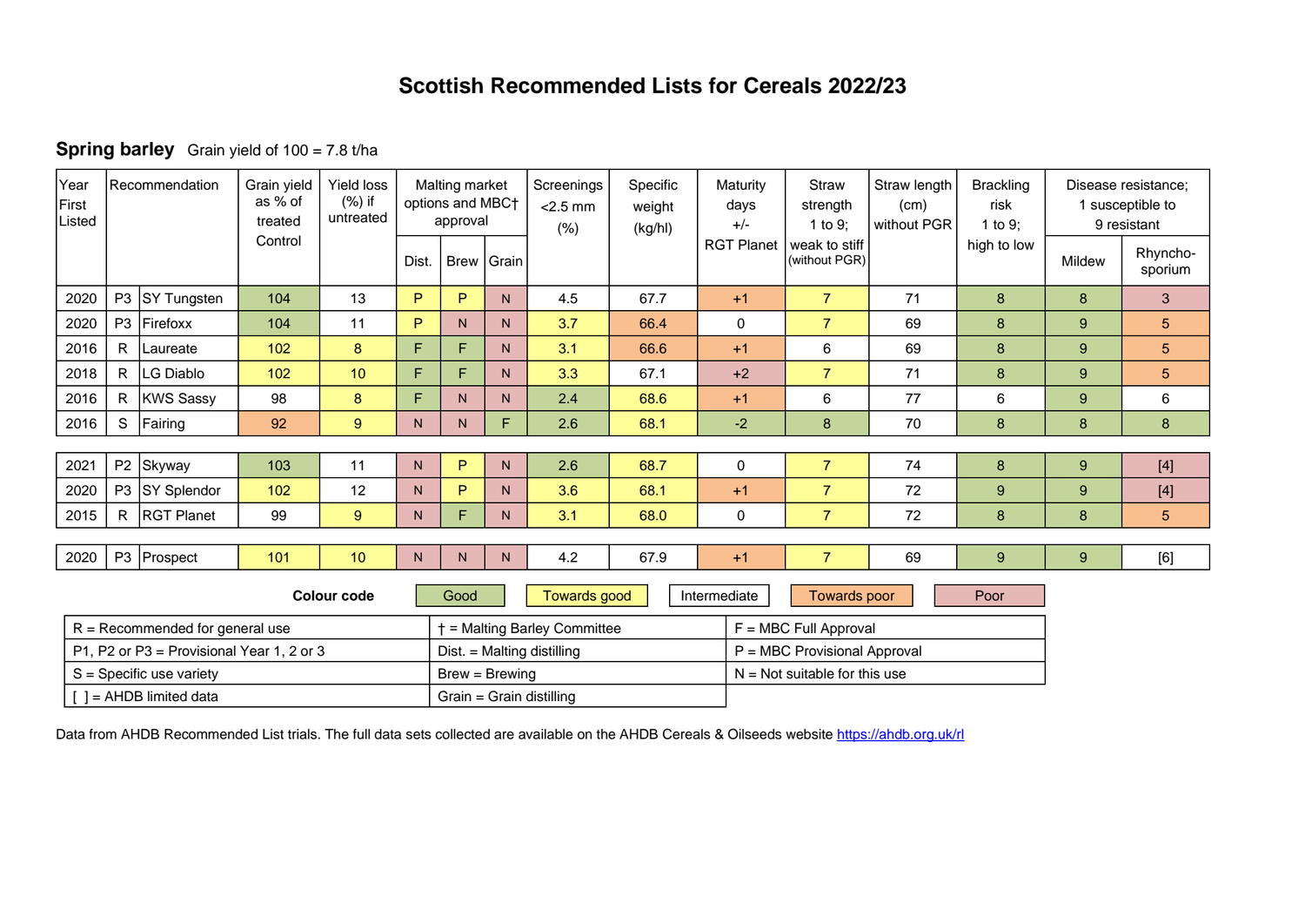**Winter barley** Grain yield of 100 = 10.0 t/ha

| Year<br>First<br>Listed                                                                                                                                                      | Recommendation                                                     |                                   | Grain<br>Yield as<br>% of | Yield loss<br>$(%)$ if<br>untreated | Soil type:<br>Yield as<br>% of control |                     | MBC <sub>†</sub><br>Malting<br>Approval | Screenings<br>$<$ 2.5 mm<br>(%) | Specific<br>Weight<br>(kg/hl) | Maturity<br>days<br>$+/-$<br><b>KWS</b> | Straw<br>Strength<br>to 9; weak<br>to stiff                                            | Straw<br>length<br>(cm)<br>no PGR | Disease resistance;<br>1 susceptible to 9 resistant |                         |                                                                                                                                                                                                                                                                                                                                                                                                                                                                                                                                                                                                                                                       |  |
|------------------------------------------------------------------------------------------------------------------------------------------------------------------------------|--------------------------------------------------------------------|-----------------------------------|---------------------------|-------------------------------------|----------------------------------------|---------------------|-----------------------------------------|---------------------------------|-------------------------------|-----------------------------------------|----------------------------------------------------------------------------------------|-----------------------------------|-----------------------------------------------------|-------------------------|-------------------------------------------------------------------------------------------------------------------------------------------------------------------------------------------------------------------------------------------------------------------------------------------------------------------------------------------------------------------------------------------------------------------------------------------------------------------------------------------------------------------------------------------------------------------------------------------------------------------------------------------------------|--|
|                                                                                                                                                                              |                                                                    |                                   | treated<br>control        |                                     | Light<br>soil                          | Heavy<br>soil       | (Brewing)                               |                                 |                               | Orwell                                  | without PGR                                                                            |                                   | Mildew                                              | Rhyncho-<br>sporium     | <b>Net</b><br><b>Blotch</b>                                                                                                                                                                                                                                                                                                                                                                                                                                                                                                                                                                                                                           |  |
| 2021                                                                                                                                                                         | P <sub>2</sub>                                                     | <b>KWS Tardis</b>                 | 104                       | 20                                  | 103                                    | 109                 | N.                                      | 4.3                             | 70.2                          | 0                                       | 8                                                                                      | 95                                | 5                                                   | $\overline{7}$          | [5]                                                                                                                                                                                                                                                                                                                                                                                                                                                                                                                                                                                                                                                   |  |
| 2021                                                                                                                                                                         | P <sub>2</sub>                                                     | <b>Bolton</b>                     | 103                       | 20                                  | 104                                    | 105                 | ${\sf N}$                               | 4.2                             | 69.5                          | 0                                       | $\overline{7}$                                                                         | 95                                | 6                                                   | 5                       | [5]                                                                                                                                                                                                                                                                                                                                                                                                                                                                                                                                                                                                                                                   |  |
| 2021                                                                                                                                                                         | P <sub>2</sub>                                                     | Bordeaux                          | 103                       | 22                                  | 103                                    | 104                 | ${\sf N}$                               | 2.7                             | 70.7                          | $\pmb{0}$                               | $\overline{7}$                                                                         | 94                                | 6                                                   | $\overline{\mathbf{4}}$ | [5]                                                                                                                                                                                                                                                                                                                                                                                                                                                                                                                                                                                                                                                   |  |
| 2022                                                                                                                                                                         | P <sub>1</sub>                                                     | Lightning                         | 103                       | 16                                  | 102                                    | 102                 | N.                                      | 5.6                             | 68.6                          | 0                                       | [6]                                                                                    | $[92]$                            | $\overline{7}$                                      | 6                       | [5]                                                                                                                                                                                                                                                                                                                                                                                                                                                                                                                                                                                                                                                   |  |
| 2019                                                                                                                                                                         | R                                                                  | <b>LG Mountain</b>                | 102                       | 20                                  | 102                                    | 103                 | ${\sf N}$                               | 6.0                             | 70.5                          | $-1$                                    | 6                                                                                      | 92                                | 5                                                   | 5                       | 5                                                                                                                                                                                                                                                                                                                                                                                                                                                                                                                                                                                                                                                     |  |
| 2022                                                                                                                                                                         | P <sub>1</sub>                                                     | <b>LG Dazzle</b>                  | 102                       | 16                                  | 102                                    | 105                 | ${\sf N}$                               | 5.4                             | 68.9                          | $\mathsf 0$                             | $[7]$                                                                                  | $[92]$                            | 6                                                   | $\overline{7}$          | $[4] % \begin{center} \includegraphics[width=\linewidth]{imagesSupplemental/Imetad-Architecture.png} \end{center} % \caption { % \textit{DefNet} and { \textit{DefNet}~Supplemental} and { \textit{DefNet}~Supplemental} are used in the image. % \textit{DefNet}~Supplemental and { \textit{DefNet}~Supplemental} are used in the image. % \textit{DefNet}~Supplemental and { \textit{DefNet}~Supplemental} are used in the image. % \textit{DefNet}~Supplemental and { \textit{DefNet}~Supplemental} are used in the image. % \textit{DefNet}~Supplemental and { \textit{DefNet}~Supplemental} are used in the image. % \textit{DefNet}~Supplement$ |  |
| 2016                                                                                                                                                                         | $\circ$                                                            | <b>KWS Orwell</b>                 | 99                        | 20                                  | 99                                     | 100                 | ${\sf N}$                               | 4.9                             | 68.8                          | $\mathsf 0$                             | $\overline{7}$                                                                         | 93                                | $\mathbf{3}$                                        | 6                       | 5                                                                                                                                                                                                                                                                                                                                                                                                                                                                                                                                                                                                                                                     |  |
| 2019                                                                                                                                                                         | $\circ$                                                            | Valerie                           | 99                        | 17                                  | 99                                     | $[99]$              | $\mathsf{N}$                            | 1.0                             | 70.9                          | $-1$                                    | $\overline{7}$                                                                         | 94                                | 6                                                   | 6                       | [6]                                                                                                                                                                                                                                                                                                                                                                                                                                                                                                                                                                                                                                                   |  |
| 2016                                                                                                                                                                         | S                                                                  | Craft                             | 96                        | 17                                  | 96                                     | 93                  | F                                       | 6.2                             | 70.1                          | $\mathsf 0$                             | $\overline{7}$                                                                         | 97                                | 6                                                   | 6                       | 6                                                                                                                                                                                                                                                                                                                                                                                                                                                                                                                                                                                                                                                     |  |
| 2018                                                                                                                                                                         | $\mathbb S$                                                        | Electrum                          | 95                        | 18                                  | 95                                     | 97                  | F                                       | 5.9                             | 70.0                          | $-1$                                    | $\overline{7}$                                                                         | 97                                | 6                                                   | 6                       | $5\phantom{.}$                                                                                                                                                                                                                                                                                                                                                                                                                                                                                                                                                                                                                                        |  |
|                                                                                                                                                                              |                                                                    |                                   |                           |                                     |                                        |                     |                                         |                                 |                               |                                         |                                                                                        |                                   |                                                     |                         |                                                                                                                                                                                                                                                                                                                                                                                                                                                                                                                                                                                                                                                       |  |
| 2017                                                                                                                                                                         | $\mathsf{R}$                                                       | Funky                             | 103                       | 15                                  | 102                                    | 103                 | N                                       | 13.2                            | 69.8                          | $-1$                                    | 8                                                                                      | 97                                | $\sqrt{5}$                                          | 6                       | 5                                                                                                                                                                                                                                                                                                                                                                                                                                                                                                                                                                                                                                                     |  |
| 2022                                                                                                                                                                         | P <sub>1</sub>                                                     | KWS Feeris <sup>1</sup>           | 101                       | 19                                  | 101                                    | 104                 | ${\sf N}$                               | 3.7                             | 69.5                          | $\pmb{0}$                               | [8]                                                                                    | $[102]$                           | $\overline{4}$                                      | 6                       | [6]                                                                                                                                                                                                                                                                                                                                                                                                                                                                                                                                                                                                                                                   |  |
| 2021                                                                                                                                                                         | P <sub>2</sub>                                                     | SY Thunderbolt                    | 106                       | 20                                  | 103                                    | 107                 | ${\sf N}$                               | 7.2                             | 70.5                          | $-1$                                    | 5                                                                                      | 114                               | $\bf 8$                                             | 6                       | [6]                                                                                                                                                                                                                                                                                                                                                                                                                                                                                                                                                                                                                                                   |  |
| 2019                                                                                                                                                                         | $\mathsf{R}$                                                       | SY Kingsbarn                      | 106                       | 22                                  | 105                                    | 104                 | $\mathsf{N}$                            | 5.7                             | 70.4                          | $\pmb{0}$                               | 6                                                                                      | 112                               | $\overline{7}$                                      | 5                       | 5                                                                                                                                                                                                                                                                                                                                                                                                                                                                                                                                                                                                                                                     |  |
| 2021                                                                                                                                                                         | P <sub>2</sub>                                                     | SY Kingston                       | 106                       | 18                                  | 105                                    | 103                 | $\mathsf{N}$                            | 8.6                             | 70.4                          | $-1$                                    | 6                                                                                      | 118                               | $\overline{7}$                                      | 6                       | 6                                                                                                                                                                                                                                                                                                                                                                                                                                                                                                                                                                                                                                                     |  |
| 2022                                                                                                                                                                         | P <sub>1</sub>                                                     | SY Canyon                         | 105                       | 17                                  | 105                                    | 105                 | ${\sf N}$                               | 6.4                             | 71.2                          | $-1$                                    | $[7]$                                                                                  | [118]                             | 8                                                   | 6                       | [5]                                                                                                                                                                                                                                                                                                                                                                                                                                                                                                                                                                                                                                                   |  |
| 2016                                                                                                                                                                         | $\mathsf{R}$                                                       | Bazooka                           | 104                       | 20                                  | 104                                    | 104                 | $\overline{N}$                          | 7.7                             | 70.0                          | 0                                       | 6                                                                                      | 117                               | 5                                                   | 6                       | 5                                                                                                                                                                                                                                                                                                                                                                                                                                                                                                                                                                                                                                                     |  |
| Good<br><b>Colour code</b>                                                                                                                                                   |                                                                    |                                   |                           |                                     |                                        | <b>Towards good</b> | Intermediate                            |                                 | <b>Towards poor</b>           |                                         | Poor                                                                                   |                                   |                                                     |                         |                                                                                                                                                                                                                                                                                                                                                                                                                                                                                                                                                                                                                                                       |  |
|                                                                                                                                                                              |                                                                    | $R = Recommended for general use$ |                           | $S =$ Specific use variety          |                                        |                     |                                         | $F = MBC$ Full Approval         |                               |                                         | $I = AHDB$ limited data                                                                |                                   |                                                     |                         |                                                                                                                                                                                                                                                                                                                                                                                                                                                                                                                                                                                                                                                       |  |
|                                                                                                                                                                              | + = Malting Barley Committee<br>P1 or P2 = Provisional Year 1 or 2 |                                   |                           |                                     |                                        |                     |                                         | $N = Not$ suitable for this use |                               |                                         | <sup>1</sup> Variety is believed to have tolerance to Barley yellow dwarf virus (BYDV) |                                   |                                                     |                         |                                                                                                                                                                                                                                                                                                                                                                                                                                                                                                                                                                                                                                                       |  |
| $O =$ Becoming outclassed<br>BaYMV: All varieties listed are believed to have resistance to Barley mild mosaic virus (BaMMV) and Barley yellow mosaic virus (BaYMV) strain 1 |                                                                    |                                   |                           |                                     |                                        |                     |                                         |                                 |                               |                                         |                                                                                        |                                   |                                                     |                         |                                                                                                                                                                                                                                                                                                                                                                                                                                                                                                                                                                                                                                                       |  |

Data from AHDB Recommended List trials. The full data sets collected are available on the AHDB Cereals & Oilseeds website <https://ahdb.org.uk/rl>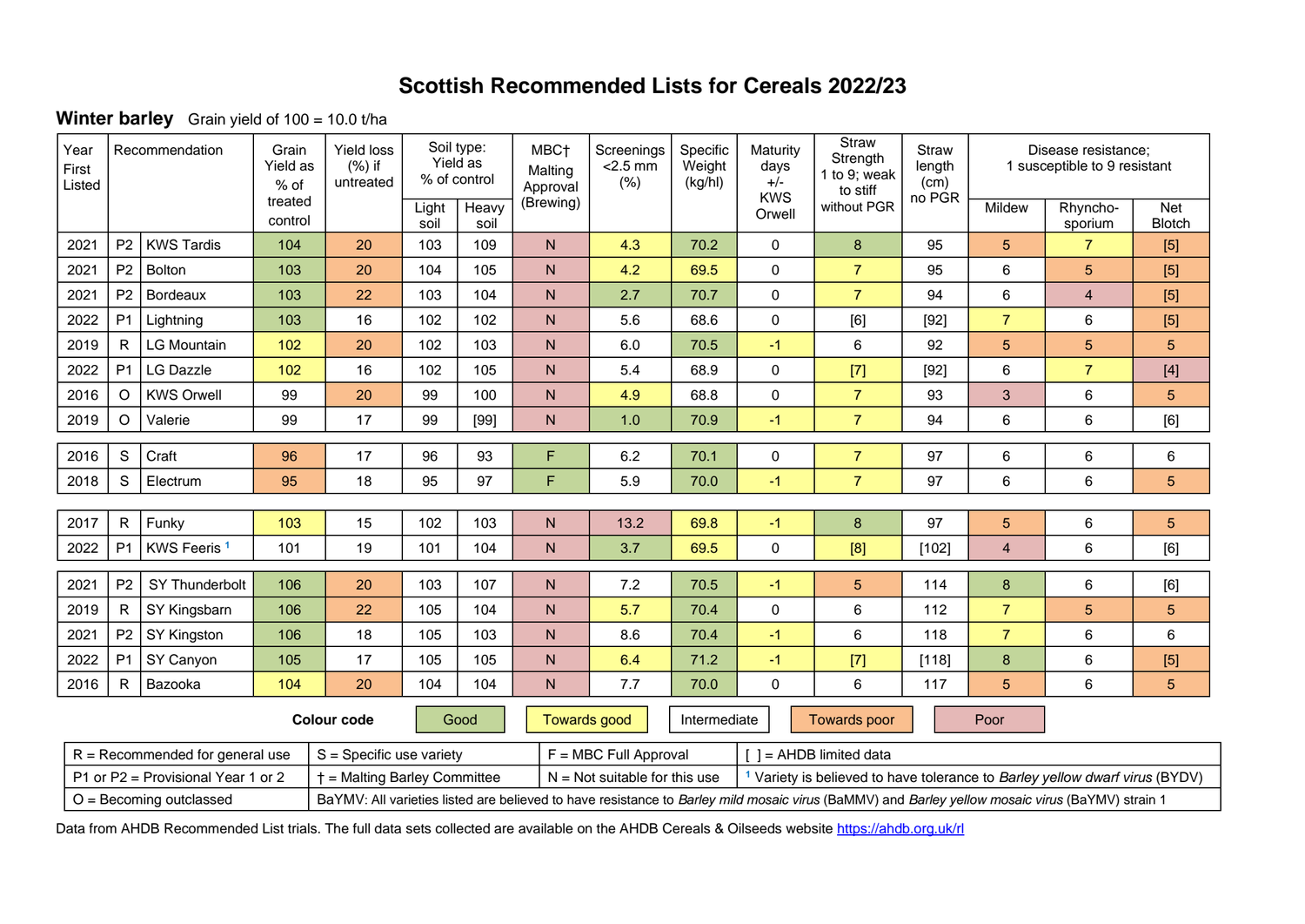### **Winter wheat** Grain yield of 100 = 11.1 t/ha

| Year<br>First<br>Listed | Grain<br>Recommendation<br>yield as<br>$%$ of |                                           | <b>Yield loss</b><br>$(\%)$ if<br>untreated | Use<br>as a<br>2 <sub>nd</sub>                                                                                                                                                                                                                        |        | <b>Quality markets</b>       | Specific<br>weight<br>(kg/hl)      | <b>HFN</b><br>(s)   | Maturity<br>days<br>$+/-$ | Straw<br>strength 1-9;<br>weak to stiff                                               |                                                                                                                                                            | Straw<br>length<br>(cm) | Sprout<br>-ing<br>resist- |                 |                | Disease resistance;<br>1 susceptible to 9 resistant |                                |                |                |
|-------------------------|-----------------------------------------------|-------------------------------------------|---------------------------------------------|-------------------------------------------------------------------------------------------------------------------------------------------------------------------------------------------------------------------------------------------------------|--------|------------------------------|------------------------------------|---------------------|---------------------------|---------------------------------------------------------------------------------------|------------------------------------------------------------------------------------------------------------------------------------------------------------|-------------------------|---------------------------|-----------------|----------------|-----------------------------------------------------|--------------------------------|----------------|----------------|
|                         |                                               |                                           | treated<br>Control                          |                                                                                                                                                                                                                                                       | cereal | Distill-<br>ing              | $\overline{\mathsf{U}}$<br>Milling |                     |                           | Skyfall                                                                               | without<br><b>PGR</b>                                                                                                                                      | with<br><b>PGR</b>      | no<br><b>PGR</b>          | ance            | Mildew         | Yellow<br>Rust <sup>*</sup>                         | Septoria<br>tritici **         | Eye-<br>spot   | Fus-<br>arium  |
| 2022                    | P <sub>1</sub>                                | <b>RGT Stokes</b>                         | [104]                                       | 19                                                                                                                                                                                                                                                    | Good   | Good                         | ---                                | 75.3                | 248                       | $+2$                                                                                  | 5                                                                                                                                                          | $\overline{7}$          | 91                        | ---             | 5              | $\overline{7}$                                      | 6.2                            | $[4]$          | 6              |
| 2022                    | P <sub>1</sub>                                | <b>RGT Bairstow</b>                       | [103]                                       | 18                                                                                                                                                                                                                                                    | Good   | Good                         | ---                                | 75.9                | 228                       | $+2$                                                                                  | 6                                                                                                                                                          | $6\phantom{a}$          | 91                        | $---$           | 6              | 7                                                   | 6.0                            | $[4]$          | 6              |
| 2019                    | $\mathsf{R}$                                  | <b>LG Skyscraper</b>                      | 102                                         | 21                                                                                                                                                                                                                                                    | Good   | Med                          | ---                                | 76.5                | 214                       | $\overline{0}$                                                                        | $\,6$                                                                                                                                                      | $6\phantom{1}$          | 92                        | $[5]$           | $\overline{7}$ | $\overline{7}$                                      | 4.6                            | $\overline{4}$ | 6              |
| 2020                    | $\mathsf{R}$                                  | <b>RGT Saki</b>                           | 102                                         | 18                                                                                                                                                                                                                                                    | Good   | Poor                         | ---                                | 75.6                | 220                       | $+3$                                                                                  | $\,6$                                                                                                                                                      | $\overline{7}$          | 88                        | [6]             | 5              | 8                                                   | 5.1                            | $\overline{4}$ | 6              |
| 2018                    | R                                             | Elation                                   | 101                                         | 23                                                                                                                                                                                                                                                    | Good   | Good                         | ---                                | 76.9                | 212                       | $+1$                                                                                  | $\overline{7}$                                                                                                                                             | 8                       | 83                        | 5               | $\overline{7}$ | 8                                                   | 3.9                            | $\overline{4}$ | 6              |
| 2019                    | $\circ$                                       | <b>LG Spotlight</b>                       | 101                                         | 25                                                                                                                                                                                                                                                    | Mod    | Med                          | ---                                | 77.7                | 286                       | $+1$                                                                                  | $\overline{7}$                                                                                                                                             | $\bf{8}$                | 93                        | $[7]$           | 6              | 5                                                   | 4.9                            | 5              | 6              |
| 2021                    | P <sub>2</sub>                                | Swallow                                   | 101                                         | 20                                                                                                                                                                                                                                                    | Mod    | Good                         | ---                                | 75.8                | 249                       | $+1$                                                                                  | $[8] % \includegraphics[width=0.9\columnwidth]{figures/fig_1a} \caption{Schematic diagram of the top of the top of the top of the right.} \label{fig:1} %$ | 9                       | 80                        | $[5]$           | 6              | $6\phantom{a}$                                      | 4.9                            | $\overline{2}$ | $\sqrt{5}$     |
| 2018                    | $\circ$                                       | <b>KWS Jackal</b>                         | 100                                         | 25                                                                                                                                                                                                                                                    | Mod    | Med                          | ---                                | 74.8                | 179                       | $+1$                                                                                  | $\overline{7}$                                                                                                                                             | $6\phantom{1}$          | 87                        | 5               | $\overline{7}$ | 8                                                   | 4.6                            | $\overline{4}$ | 6              |
| 2016                    | R                                             | <b>KWS Barrel</b>                         | 102                                         | 26                                                                                                                                                                                                                                                    | Poor   | Poor                         | <b>Biscuit</b>                     | 76.9                | 240                       | $+1$                                                                                  | 8                                                                                                                                                          | 8                       | 84                        | 6               | 6              | 6                                                   | 4.4                            | $\overline{4}$ | 6              |
| 2021                    | P <sub>2</sub>                                | LG Illuminate                             | 101                                         | 16                                                                                                                                                                                                                                                    | Mod    | Med                          | <b>Biscuit</b>                     | 76.2                | 249                       | $+1$                                                                                  | $\overline{7}$                                                                                                                                             | $\overline{7}$          | 83                        | $[7]$           | 5              | 7                                                   | 5.4                            | 5              | 5              |
| 2022                    | P <sub>1</sub>                                | <b>KWS Brium</b>                          | [101]                                       | 20                                                                                                                                                                                                                                                    | Mod    | Med                          | <b>Biscuit</b>                     | 77.3                | 268                       | $+2$                                                                                  | $\overline{7}$                                                                                                                                             | $\overline{7}$          | 92                        | $---$           | $\overline{7}$ | 9                                                   | 5.6                            | [6]            | 6              |
| 2018                    | $\circ$                                       | Elicit                                    | 99                                          | 20                                                                                                                                                                                                                                                    | Mod    | Good                         | <b>Biscuit</b>                     | 76.4                | 208                       | $+1$                                                                                  | $\,6\,$                                                                                                                                                    | $\overline{7}$          | 86                        | $5\phantom{.0}$ | 6              | 8                                                   | 5.2                            | 3              | 6              |
| 2021                    | P <sub>2</sub>                                | <b>LG Astronomer</b>                      | 97                                          | 14                                                                                                                                                                                                                                                    | Mod    | Med                          | <b>Biscuit</b>                     | 77.4                | 232                       | $+1$                                                                                  | $\overline{7}$                                                                                                                                             | 9                       | 88                        | $[7]$           | $\overline{4}$ | 8                                                   | 6.2                            | 5              | 6              |
| 2022                    | P <sub>1</sub>                                | <b>KWS Dawsum</b>                         | [106]                                       | 12                                                                                                                                                                                                                                                    | Good   | $\overline{a}$               | ---                                | 79.4                | 304                       | $+1$                                                                                  | $\overline{7}$                                                                                                                                             | $\overline{7}$          | 84                        | ---             | 8              | 9                                                   | 6.1                            | $[5]$          | 6              |
| 2020                    | R                                             | SY Insitor                                | 105                                         | 26                                                                                                                                                                                                                                                    | Good   | $\overline{a}$               | ---                                | 78.2                | 270                       | $+1$                                                                                  | $\,6\,$                                                                                                                                                    | $\overline{7}$          | 95                        | $[5]$           | 6              | 5                                                   | 6.1                            | $\overline{4}$ | $\overline{7}$ |
| 2018                    | $\mathsf{R}$                                  | Gleam                                     | 103                                         | 23                                                                                                                                                                                                                                                    | Good   | $\cdots$                     | ---                                | 76.3                | 220                       | $\overline{0}$                                                                        | $\overline{7}$                                                                                                                                             | $\overline{7}$          | 87                        | $5\phantom{.0}$ | 6              | 5                                                   | 5.5                            | $\overline{4}$ | 6              |
| 2022                    | P <sub>1</sub>                                | LG Typhoon                                | [102]                                       | 13                                                                                                                                                                                                                                                    | Good   | $\overline{a}$               | ---                                | 76.3                | 169                       | $+2$                                                                                  | $\overline{7}$                                                                                                                                             | $\overline{7}$          | 88                        | ---             | $\overline{7}$ | 9                                                   | 6.9                            | [6]            | 6              |
| 2021                    | S                                             | <b>RGT Wolverine</b>                      | 100                                         | 30                                                                                                                                                                                                                                                    | Mod    | $\cdots$                     | ---                                | 75.5                | 268                       | $+2$                                                                                  | $\overline{7}$                                                                                                                                             | $\overline{7}$          | 87                        | [6]             | 6              | 4                                                   | 5.7                            | 6              | 6              |
| 2019                    | S                                             | KWS Extase <sup>1</sup>                   | 99                                          | 8                                                                                                                                                                                                                                                     | Mod    | $\overline{a}$               | <b>Bread</b>                       | 78.5                | 289                       | $-1$                                                                                  | $\overline{7}$                                                                                                                                             | 8                       | 90                        | $[7]$           | $\overline{7}$ | 8                                                   | 7.3                            | 3              | 6              |
| 2022                    | P <sub>1</sub>                                | <b>KWS Palladium</b>                      | $[99]$                                      | 10                                                                                                                                                                                                                                                    | Mod    | $\overline{a}$               | <b>Bread</b>                       | 76.9                | 315                       | $-1$                                                                                  | $\overline{7}$                                                                                                                                             | 8                       | 84                        | $\overline{a}$  | 8              | 9                                                   | 7.2                            | [6]            | 6              |
|                         |                                               |                                           |                                             | <b>Colour code</b>                                                                                                                                                                                                                                    |        | Good                         |                                    | <b>Towards good</b> |                           | Intermediate                                                                          |                                                                                                                                                            |                         | <b>Towards poor</b>       |                 | Poor           |                                                     |                                |                |                |
|                         |                                               | $R =$ Recommended for general use         |                                             |                                                                                                                                                                                                                                                       |        | $O =$ Becoming outclassed    |                                    |                     |                           | * Yellow rust: Ratings are now 'weighted' towards the most recent year of trials data |                                                                                                                                                            |                         |                           |                 |                |                                                     |                                |                |                |
|                         |                                               | P1, P2 or P3 = Provisional Year 1, 2 or 3 |                                             |                                                                                                                                                                                                                                                       |        | HFN = Hagberg falling number |                                    |                     |                           |                                                                                       |                                                                                                                                                            |                         |                           |                 |                |                                                     | $\lceil$ ] = AHDB limited data |                |                |
|                         |                                               |                                           |                                             | ** Septoria tritici: Ratings are based on the latest, one-year, data<br>$Mod = Moderate: Med = Medium$<br><sup>1</sup> Variety may show weakness to ear sterility on exposed land or fields prone to late spring frosts<br>$S =$ Specific use variety |        |                              |                                    |                     |                           |                                                                                       |                                                                                                                                                            |                         |                           |                 |                |                                                     |                                |                |                |

Data from AHDB Recommended List trials. The full data sets collected are available on the AHDB Cereals & Oilseeds websit[e https://ahdb.org.uk/rl](https://ahdb.org.uk/rl)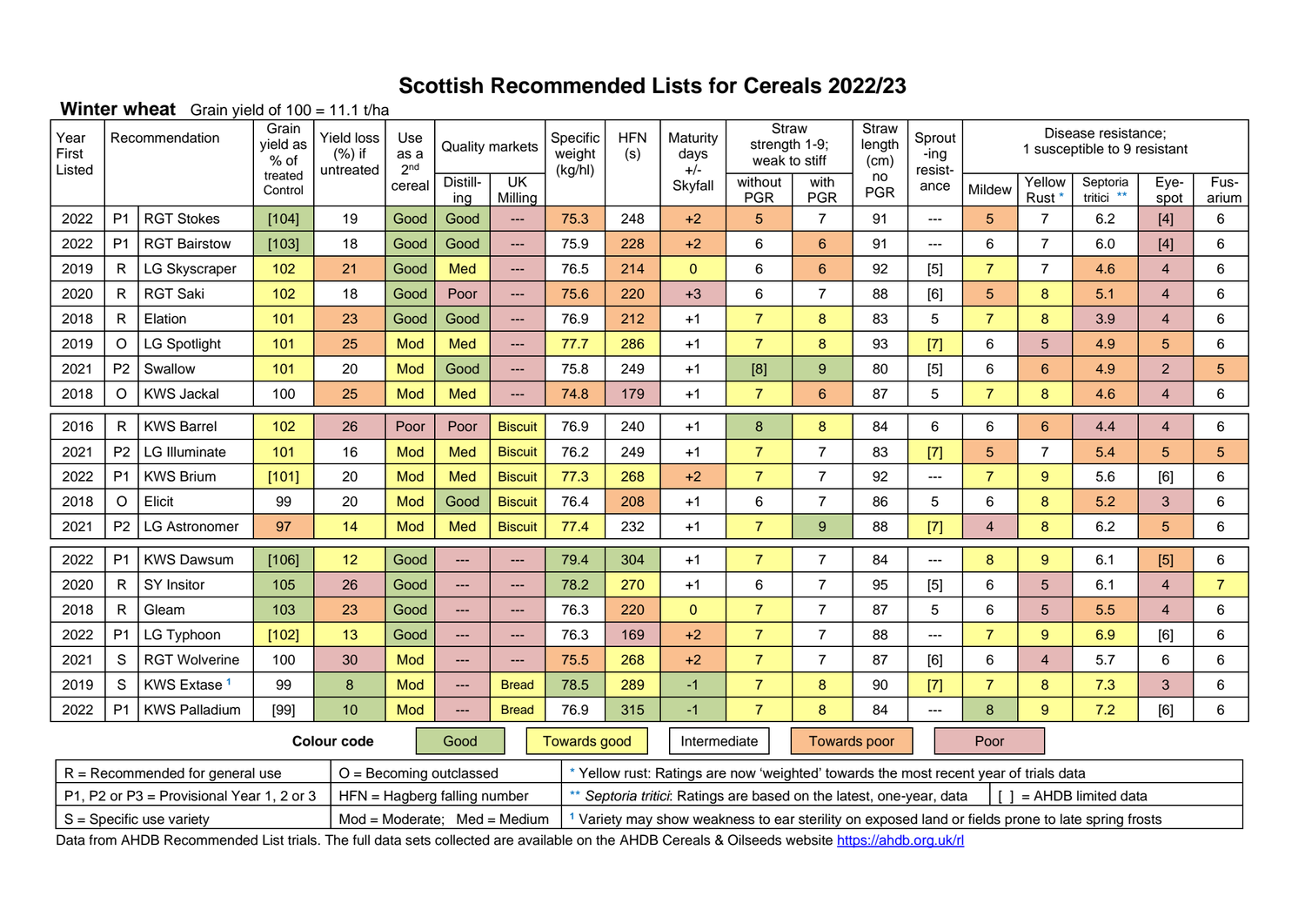#### **Spring oats** Grain yield of 100 = 6.8 t/ha

| Year<br>first<br>listed |                | Recommendation | UK Grain yield<br>as % of<br>treated control | Yield loss<br>$(\%)$ if<br>untreated | Kernel<br>content<br>(% ) | Screenings<br>$<$ 2.0 $mm$<br>$(\%)$ | Specific<br>weight<br>(kg/hl) | Maturity<br>days<br>$+/-$<br>WPB Isabel | Straw strength<br>$1-9:$<br>weak to stiff | <b>Straw</b><br>length<br>(cm) | Crown<br>rust<br>(1 to 9) | Mildew<br>(1 to 9) |
|-------------------------|----------------|----------------|----------------------------------------------|--------------------------------------|---------------------------|--------------------------------------|-------------------------------|-----------------------------------------|-------------------------------------------|--------------------------------|---------------------------|--------------------|
| 2020                    | P <sub>3</sub> | WPB Isabel     | 105                                          | 15                                   | 74.4                      | 1.9                                  | 53.6                          |                                         |                                           | 108                            | 5                         | 5                  |
| 2022                    | P <sub>1</sub> | Merlin         | 105                                          | 6                                    | 72.6                      | 1.6                                  | 51.1                          | -1                                      | $[7]$                                     | [105]                          | $[3]$                     | 8                  |
| 2011                    | R              | Canyon         | 103                                          | 6                                    | 72.7                      | 2.4                                  | 51.3                          | $-1$                                    |                                           | 109                            | 4                         | 8                  |
| 2014                    | $\mathsf{R}$   | Conway         | 99                                           | 9                                    | 73.0                      | 1.9                                  | 50.0                          | $-1$                                    |                                           | 104                            | 4                         | 5                  |
| 2017                    | $\circ$        | WPB Elyann     | 98                                           | 10                                   | 76.1                      | 2.6                                  | 50.4                          | $-1$                                    |                                           | 99                             | 5                         | 4                  |

### **Winter oats** Grain yield of 100 = 8.8 t/ha

| Year<br>first<br>listed | Recommendation |          | UK Grain yield<br>as % of<br>treated control | Yield loss<br>$(\%)$ if<br>untreated | Kernel<br>content<br>(% ) | Screenings<br>$<$ 2.0 $mm$<br>$(\% )$ | Specific<br>weight<br>(kg/hl) | Maturity<br>days $+/-$<br>Mascani | Straw strength<br>$1-9:$<br>weak to stiff | Straw<br>length<br>(c <sub>m</sub> ) | Crown<br>rust<br>1 to $9)$ | Mildew<br>(1 to 9) |
|-------------------------|----------------|----------|----------------------------------------------|--------------------------------------|---------------------------|---------------------------------------|-------------------------------|-----------------------------------|-------------------------------------------|--------------------------------------|----------------------------|--------------------|
| 2003                    | $\mathsf{R}$   | Dalguise | 100                                          | $--$                                 | 73.0                      | 3.5                                   | 54.2                          |                                   |                                           | 124                                  |                            |                    |
| 1993                    | R              | Gerald   | 95                                           | ---                                  | 70.5                      | 4.7                                   | 52.4                          | $+1$                              |                                           | 121                                  |                            |                    |

### **Spring wheat** Grain yield of 100 = 6.8 t/ha

| Year<br>first<br>listed |                | Recommendation                    | UK Grain yield<br>as % of<br>treated control | Yield loss<br>$(\%)$ if<br>untreated      | nabim<br>Group | Hagberg<br>falling<br>number | Specific<br>weight<br>(kg/h) | Maturity<br>days $+/-$<br>Mulika | Straw strength<br>$1-9$ ;<br>weak to stiff | <b>Straw</b><br>length<br>(cm) | Septoria<br>tritici<br>(1 to 9) | Mildew<br>(1 to 9) |
|-------------------------|----------------|-----------------------------------|----------------------------------------------|-------------------------------------------|----------------|------------------------------|------------------------------|----------------------------------|--------------------------------------------|--------------------------------|---------------------------------|--------------------|
| 2022                    | P <sub>1</sub> | <b>KWS Fixum</b>                  | 108                                          | ---                                       | 4              | 218                          | 77.8                         | $+2$                             | ---                                        | 79                             | [6]                             | [8]                |
| 2021                    | P <sub>2</sub> | <b>WPB Escape</b>                 | 105                                          | $---$                                     | 4              | 261                          | 76.2                         | $+2$                             | $---$                                      | 72                             | [6]                             | 8                  |
| 2017                    | R              | <b>KWS Cochise</b>                | 104                                          | $---$                                     | 2              | 243                          | 78.5                         | $+1$                             | $---$                                      | 77                             | [6]                             | 8                  |
| 2019                    | R              | <b>KWS Talisker</b>               | 104                                          | ---                                       | 4              | 281                          | 78.7                         | $+1$                             | $---$                                      | 80                             | [6]                             | 8                  |
| 2022                    | P <sub>1</sub> | <b>KWS Ladum</b>                  | 102                                          | ---                                       |                | 324                          | 78.0                         | $\mathbf{0}$                     | $---$                                      | 75                             | $[7]$                           | [8]                |
| 2020                    | P <sub>3</sub> | <b>KWS Giraffe</b>                | 101                                          | $---$                                     | 2              | 301                          | 79.2                         | $+1$                             | $---$                                      | 75                             | [5]                             | 8                  |
| 2011                    | $\mathsf{R}$   | Mulika                            | 94                                           | $---$                                     |                | 325                          | 77.0                         | $\mathbf{0}$                     | $---$                                      | 78                             | [6]                             |                    |
|                         |                | <b>Colour code</b>                | Good                                         |                                           | Towards good   |                              | Intermediate                 | Towards poor                     | Poor                                       |                                |                                 |                    |
|                         |                | $R = Recommended for general use$ |                                              | P1, P2 or P3 = Provisional Year 1, 2 or 3 |                |                              | $O =$ Becoming outclassed    |                                  | $=$ AHDB limited data                      | $---$                          | $=$ Insufficient information    |                    |

Data from AHDB Recommended List trials. The full data sets collected are available on the AHDB Cereals & Oilseeds website <https://ahdb.org.uk/rl>